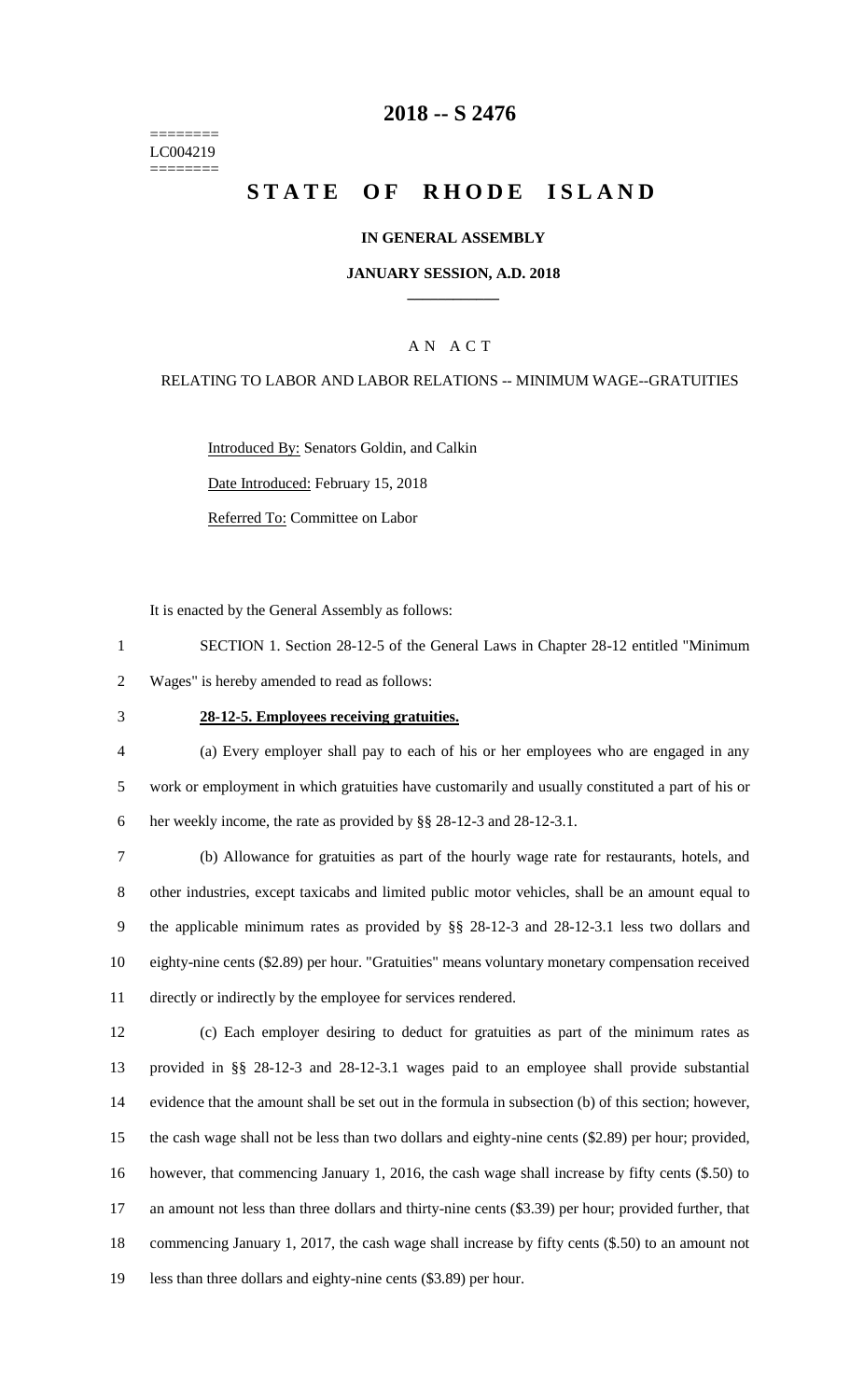| $\mathbf{1}$   | (1) Commencing January, 1, 2019, the cash wage shall not be less than four dollars and                 |
|----------------|--------------------------------------------------------------------------------------------------------|
| $\overline{2}$ | fifty cents $(\$4.50)$ per hour;                                                                       |
| 3              | (2) Commencing January, 1, 2020, the cash wage shall not be less than six dollars (\$6.00)             |
| 4              | per hour;                                                                                              |
| 5              | (3) Commencing January, 1, 2021, the cash wage shall not be less than seven dollars and                |
| 6              | fifty cents $(\$7.50)$ per hour;                                                                       |
| 7              | (4) Commencing January, 1, 2022, the cash wage shall not be less than nine dollars                     |
| 8              | $($9.00)$ per hour;                                                                                    |
| 9              | (5) Commencing January, 1, 2023, the cash wage shall not be less than the minimum                      |
| 10             | hourly wage provided in $\S 28-12-3$ , and gratuities received by employees shall be in addition to,   |
| 11             | and not a component of, the minimum hourly wage provided in $\S 28-12-3$ .                             |
| 12             | (d) The director of labor and training shall notify employers concerning what type of                  |
| 13             | proof shall be accepted as substantial evidence for the purpose of this subsection. Employees          |
| 14             | involved shall be entitled to a hearing on the question of the amount of deduction if they so          |
| 15             | desire.                                                                                                |
| 16             | (e) In cases where wages are figured by the employer on an incentive basis in such a                   |
| 17             | manner that an employee of reasonable average ability earns at least the minimum wage                  |
| 18             | established by §§ 28-12-3 and 28-12-3.1, it shall be taken that the employer has complied with         |
| 19             | this statute. It shall be of no concern to the director of labor and training how the employer arrives |
| 20             | at its wage scale so long as it is not unreasonable in its demands on the employee.                    |
| 21             | (f) Where, in the case of the employment of a full-time student who has not attained his               |
| 22             | or her nineteenth (19th) birthday engaged in the activities of a nonprofit association or              |
| 23             | corporation, whose aims and objectives are religious, educational, librarial, or community service     |
| 24             | in nature, the employer employee relationship does exist, the employer shall pay to each such          |
| 25             | employee wages at a rate of not less than ninety percent (90%) of the minimum wage as specified        |
| 26             | in § 28-12-3. In case of any conflict between provisions of this section and those of § 28-12-3.1,     |
| 27             | the provisions of $§$ 28-12-3.1 shall govern.                                                          |
| 28             | (g) Any employer who pays a minimum hourly wage sufficient to meet or exceed the                       |
| 29             | requirements of this section is not required to alter their wages.                                     |
| 30             | SECTION 2. This act shall take effect upon passage.                                                    |
|                |                                                                                                        |
|                |                                                                                                        |

LC004219  $\begin{minipage}{0.9\linewidth} \begin{tabular}{l} \hline \textbf{r} & \textbf{r} \\ \hline \textbf{r} & \textbf{r} \\ \hline \textbf{r} & \textbf{r} \\ \hline \textbf{r} & \textbf{r} \\ \hline \textbf{r} & \textbf{r} \\ \hline \textbf{r} & \textbf{r} \\ \hline \textbf{r} & \textbf{r} \\ \hline \textbf{r} & \textbf{r} \\ \hline \textbf{r} & \textbf{r} \\ \hline \textbf{r} & \textbf{r} \\ \hline \textbf{r} & \textbf{r} \\ \hline \textbf{r} & \text$